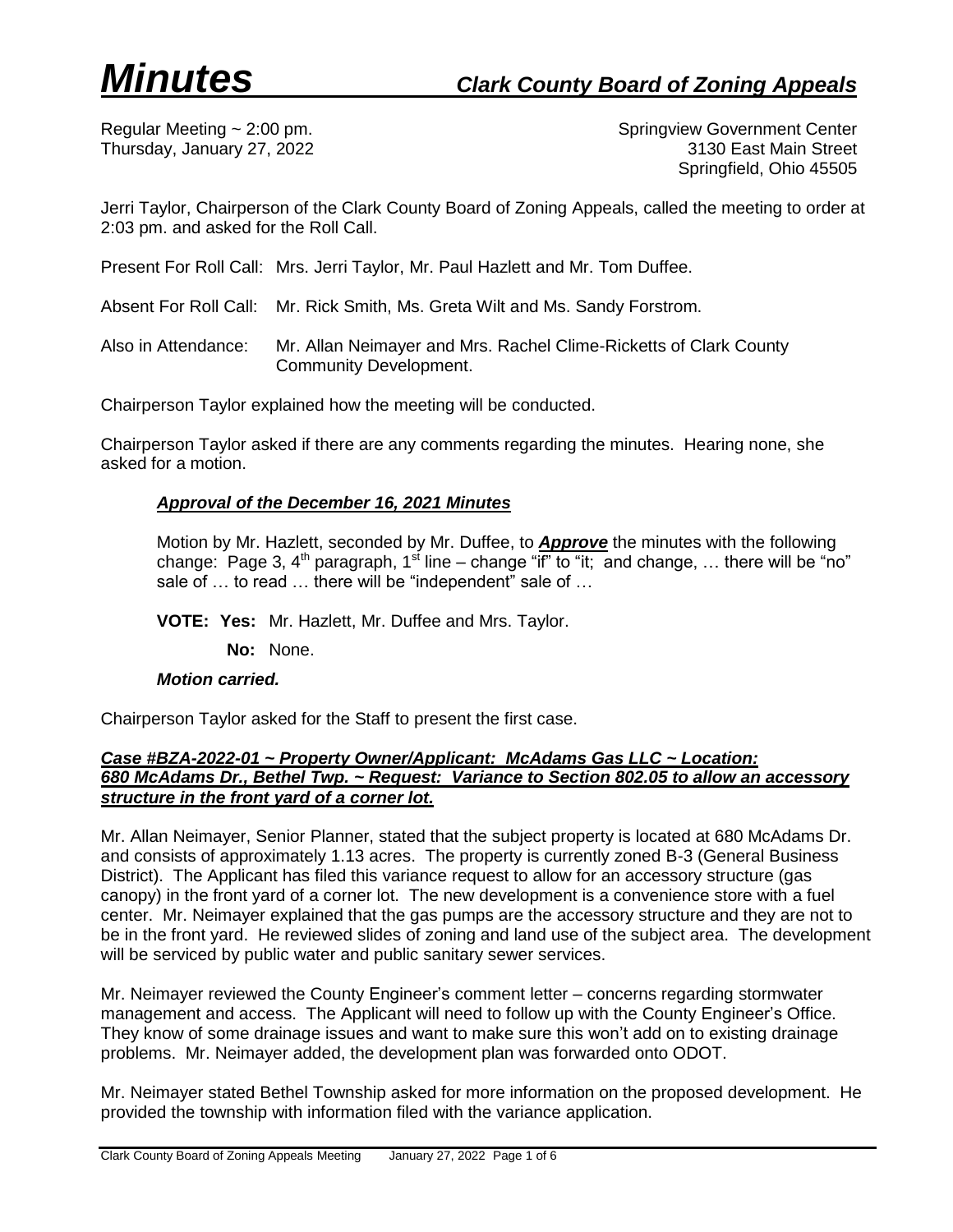Chairperson Taylor asked about the strip mall and asked if there is a driveway in-between them. Mr. Neimayer explained there are access points off of McAdams Dr. and off of Styer Rd. Chairperson Taylor asked if there is an existing building there. Mr. Neimayer responded yes.

Mr. Hazlett asked about obstruction of traffic with the canopy. Mr. Neimayer responded I do not see that being an issue. The canopy is offset from the Styer Road right-of-way. The County Engineer's Office asked about a courtesy call with ODOT to make sure about the existing drive.

Chairperson Taylor asked if there was a traffic light at Styer Road. Mr. Neimayer responded yes.

Mr. Hazlett asked if height was an issue. Mr. Neimayer reviewed the height limits in zoning code. He added no signage has been presented at this time. Typically, approval for signage comes in separately by the sign company.

Chairperson Taylor stated to clarify about the corner lot, the canopy is considered to be in the front yard because of the corner lot. Mr. Neimayer responded that is correct.

Hearing no further questions for Staff, Chairperson Taylor opened this portion of the public hearing at 2:15 pm. and asked if anyone would like to speak in favor of the case.

Kurt Ziessler with Burkhardt Engineering, 28 N. Cherry St. Germantown Ohio, Agent for the Applicant, was sworn in. Mr. Sizer stated he does not have anything to add and is here to answer any questions the Board may have.

Mr. Duffee asked if the existing building will be torn down. Mr. Ziessler responded yes. Mr. Duffee asked if he is aware of the County Engineer's Office's concerns. Mr. Ziessler responded yes and we plan to work through those with them. Mr. Duffee then asked about siting the location of the underground fuel tanks. Mr. Ziessler responded they will be on the north portion of the property.

Mr. Hazlett asked about working on storm drainage. Mr. Ziessler responded that is standard for us.

Chairperson Taylor asked about the height of the canopy. Mr. Ziessler responded I am not 100 percent sure on the height, but if the limit is 35 ft., it will be shorter than that.

With no further questions for Mr. Ziessler, Chairperson Taylor asked if anyone else would like to speak in favor of the case. There were none. She then asked if anyone wanted to speak in opposition of the case. Hearing none, Chairperson Taylor closed the public portion of the hearing at 2:19 pm. and asked for Board discussion.

The Board members went through the findings of facts and did not see any objections.

Hearing no further questions or comments from the Board, Chairperson Taylor asked for a motion.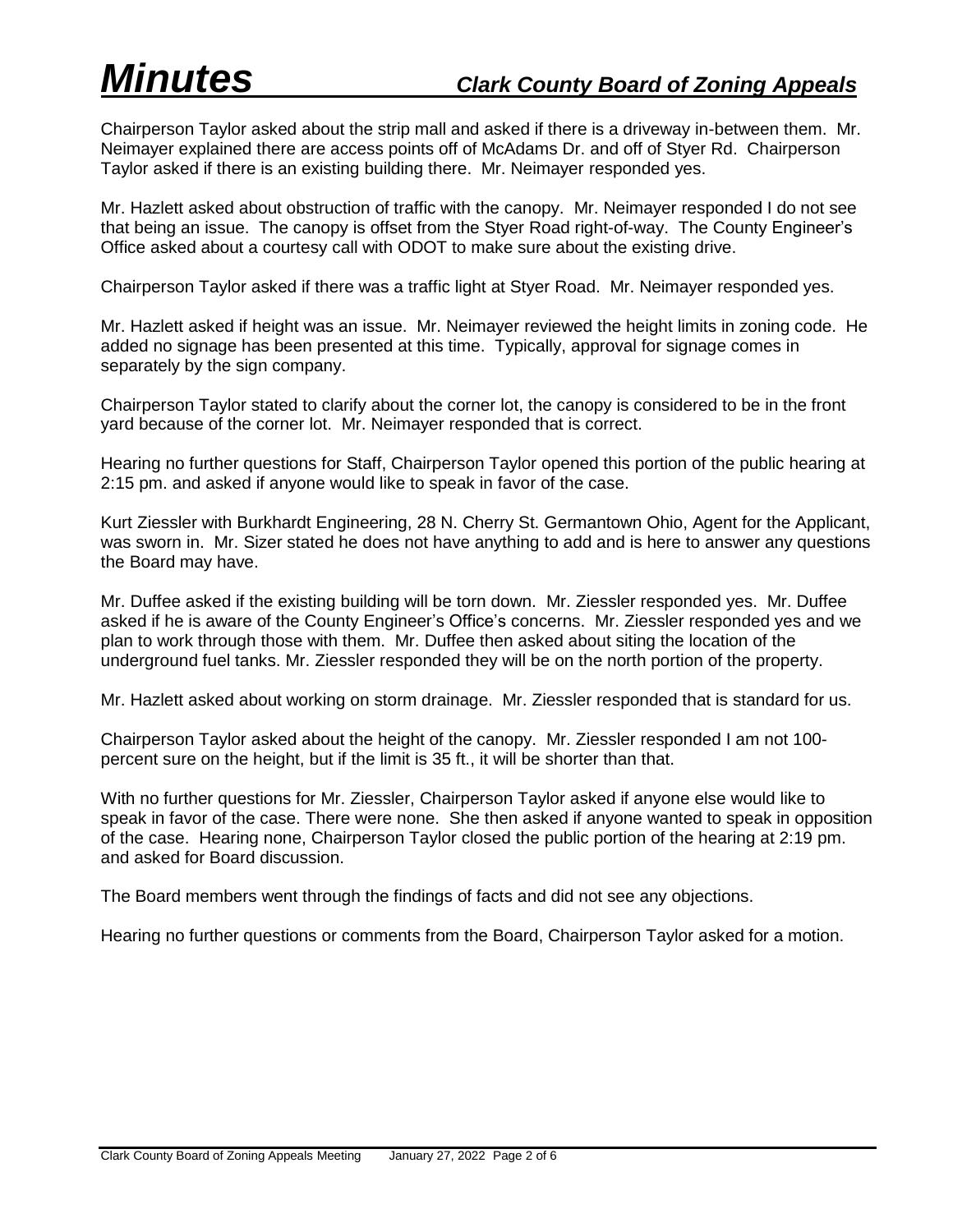*Action on Case #BZA-2022-01 ~ Property Owner/Applicant: McAdams Gas LLC ~ Location: 680 McAdams Dr., Bethel Twp. ~ Request: Variance to Section 802.05 to allow an accessory structure in the front yard of a corner lot.*

Motion by Mr. Hazlett, seconded by Mr. Duffee, to *Approve* the variance request as presented and conditioned on the Applicant following up with the County Engineer's Office regarding access and stormwater management (reference County Engineer's letter dated 1-26-2022).

**VOTE: Yes:** Mr. Hazlett, Mr. Duffee and Mrs. Taylor.

**No:** None.

### *Motion carried.*

Chairperson Taylor asked Staff to present the next case.

### *Case #BZA-2022-02 ~ Property Owner/Applicant: Derrick Olwin ~ Location: 1380 N. Hampton Rd., Bethel Twp. ~ Request: Variance to Section 801.03.02 to allow an accessory structure in the front yard lot less than 300 ft. from the road ROW.*

Mr. Neimayer stated that the subject property is located at 1380 N. Hampton Road and consists of approximately 1.47 acres. The property is currently zoned A-1 (Agricultural District). The Applicant has filed this variance request to allow for an accessory structure in the front yard less than 300 ft. from the road. The Applicant is finalizing building plans for a new single-family home.

Mr. Neimayer reviewed the floodplain for this area as of 2006 compared to the current floodplain map dated February 2010. In 2006, the floodplain crossed over to the east side of N. Hampton Rd. Under the current 2010 floodplain map, the floodplain is on the west side of N. Hampton Rd. Hence, the subject property is no longer in the floodplain.

Mr. Neimayer reviewed slides showing the subject property was one of four lots of a 2006 cluster lot split. Mr. Neimayer reviewed the common access with cluster lot splits and that there were restrictions on access by all four lots other than the common access point.

Chairperson Taylor asked about the proposed pole barn location. Mr. Neimayer points on the map where the proposed barn, and house, would be located. He also points out how the slope of the subject property factored in determining those proposed locations.

Mr. Neimayer reviewed the County Engineer's Office's comment letter. They are working with the Applicant on drainage and runoff from the property onto N. Hampton Rd. Mr. Neimayer pointed out that the Applicant would like to have a looped access drive. However, the County Engineer's Office, in their comment letter, stated they would not approve any other access point due to the cluster lot split.

Mr. Duffee asked about the other lots in the cluster lot split. Mr. Neimayer responded two lots ("AA" and "BB") have been combined, so it is currently a 3-lot cluster lot split. Those three lots still have the same shared access point.

Chairperson Taylor asked about easements with the shared drive. Mr. Neimayer responded that easement is already recorded as part of the 2006 cluster lot split. Chairperson Taylor asked with regards to the 300 ft. setback requirement are we looking at any other problems with the distance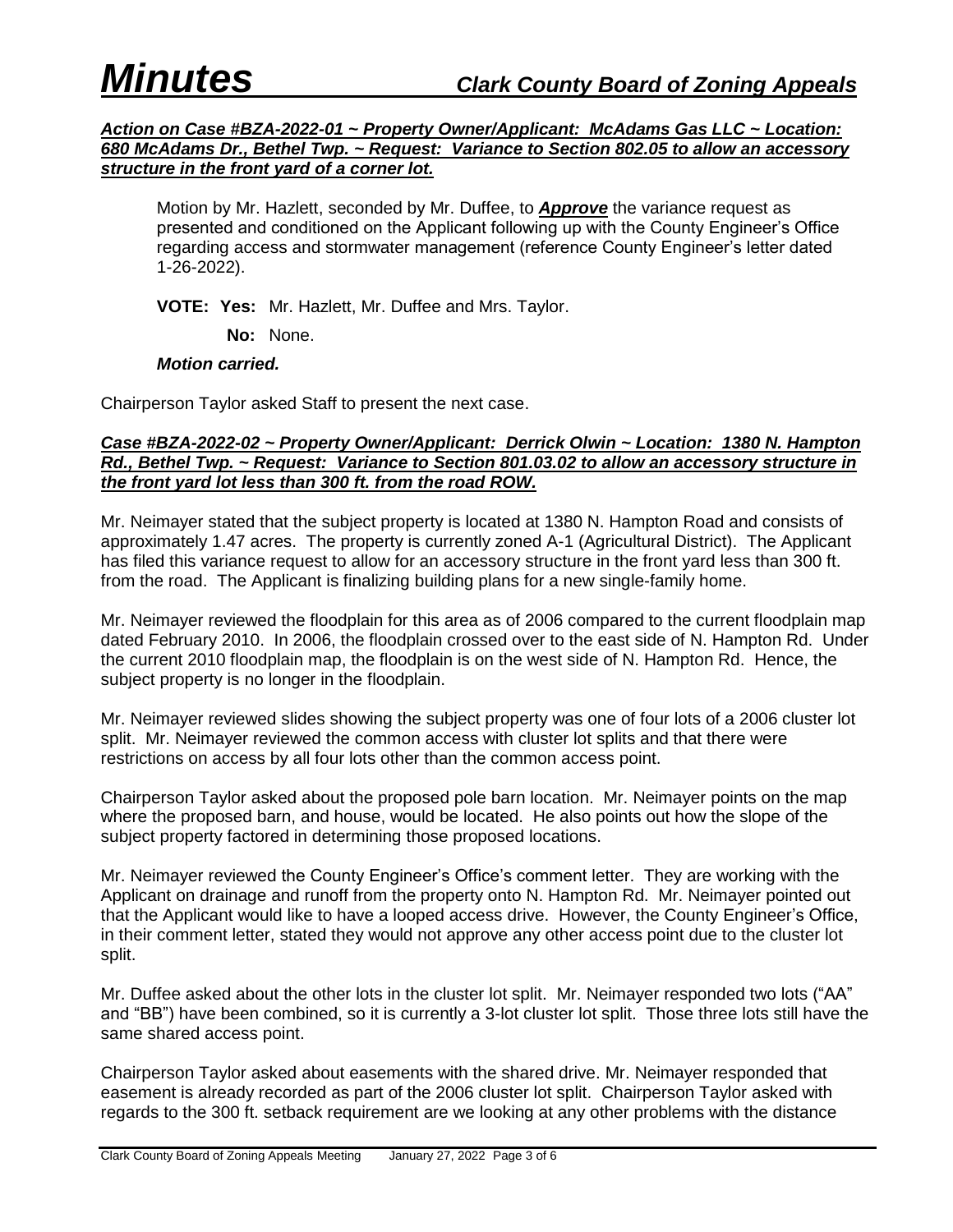from the property line. Mr. Neimayer responded the zoning code does not specify setbacks of accessory structures in the front yard. He noted in the side yard an A-1 District, the minimum side setback is 25 feet.

Chairperson Taylor stated the proposed location is less than 300 feet from the road right-of-way. Mr. Neimayer replied, it is approximately 55 feet, but keep in mind the slope issues.

Mr. Duffee asked about the house plans. They show a double garage. Is that for vehicle storage? And what will the pole barn be used for. Mr. Neimayer stated he will defer that to the Applicant.

With no further questions for Staff, Chairperson Taylor opened this portion of the public hearing at 2:35 pm. and asked if anyone would like to speak in favor of the case.

Derrick Olwin, Owner/Applicant, 7650 W. National Rd., was sworn in. Mr. Olwin stated he is here to answer any questions.

Chairperson Taylor stated I know you are limited to where the house and pole barn can be placed, but going from 300 feet to 55 feet is a big difference. I would like to at least meet the 25 ft. side setback. The Applicant responded it (side setback) is about 20 to 25 feet. Chairperson Taylor stated I would like to be consistent where we can.

Mr. Duffee asked what the purpose is for the barn. The Applicant responded I have a boat and other things requiring large storage. Mr. Duffee stated, let's explore alternatives. Is it possible for the pole barn to be in the rear yard? The Applicant responded unfortunately the soil people came to inspect for the septic and that is where the pole barn will need to go. And then you are back to the topography issue. In rear of the lot there is a natural drainage way from the abutting farm land that goes toward N. Hampton Rd. When we bought the lot is was covered in honey suckle so we were not sure about the slopes of the land.

Mr. Duffee asked about the placement of the driveway into the double garage and the possibility of relocation. The Applicant responded, we would run into right-of-way and property lines issues and topography issues.

Mr. Duffee asked how he envisioned his driveway coming off of the shared access. The Applicant responded this is the first time I am hearing of the single access point. Chairperson Taylor added the County Engineer Office stated they would not approve an additional access point. Mr. Neimayer reviewed cluster lots and their access. Because of safety concern, there is one access point coming off of N. Hampton Rd. and then individual drives spur off once you get further in.

Chairperson Taylor asked when the house will be built. The Applicant responded the plan was to start building in the spring.

Chairperson asked about the two zoning issues: the accessory structure before the permanent structure and the distance from the right-of-way. Mr. Duffee explained to the Applicant about our zoning code and the restrictions on building an accessory structure before the primary structure. He asked was your plan to build them both at the same time? The Applicant responded originally yes. However, with building materials and other things being slowed up, I would like to build the pole barn first.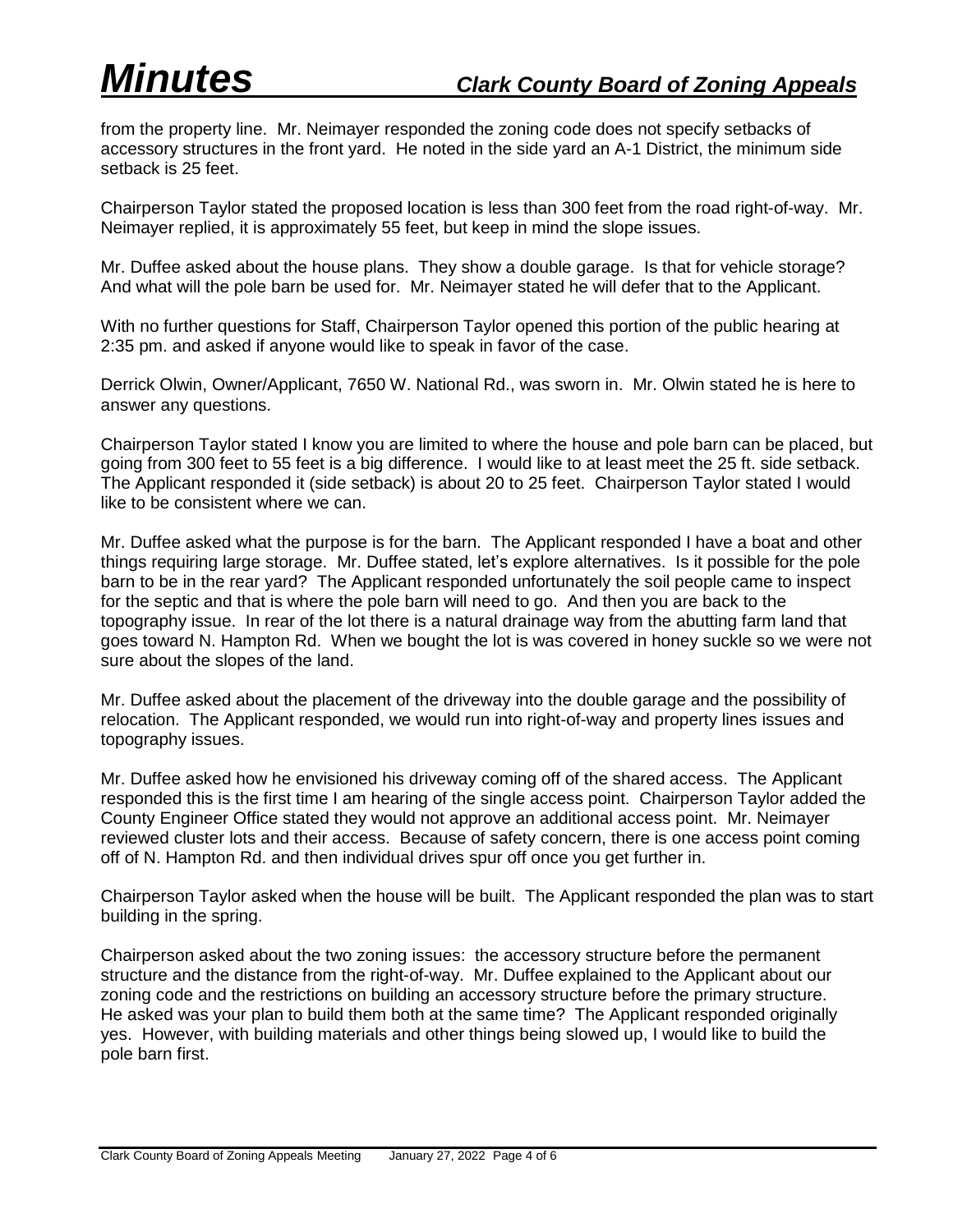Mr. Hazlett states in light of the information we have received today, is this something you would rather Table so you can replan and regroup. The Applicant responded yes.

With no further questions for the Applicant, Chairperson Taylor asked if anyone would like to speak in favor of the variance request. There were none.

Chairperson Taylor then asked if anyone would like to speak in opposition to the request.

Janet Shaw, 1392 N. Hampton Rd., was sworn in. Mrs. Shaw stated she and her husband own the other 3 lots of the clustered lot split. She stated her concern is the gravel that has been laid. It is too close to the property line. Our driveway is right on the other side. If we sell the other lot, there is no way for them to get in or out because there will be a pole barn there. Chairperson Taylor stated we could do the standard 25 feet side setback. Mrs. Shaw stated if he did the driveway where he has planned it would be ok. Chairperson Taylor asked Mrs. Shaw, is the side setback your only objection? Mrs. Shaw responded yes.

Chairperson Taylor asked if the Applicant would like time for to rebuttal.

The Applicant stated the lot she is speaking of (cluster lot "CC") we were trying to purchase it from Mr. Logos. And had we been successful, I would not be standing here today.

Mr. Hazlett stated I do not think you were 100-percent aware of the common access of the cluster lot split and that is why you put it (the gravel pad) so close to that access. The Applicant responded this is the first I am hearing of it (the common access). It does not make sense. With my proposed drive location, I would be coming out on the straight portion of the road. Mr. Hazlett added I just think there is a communication issue. Just putting your gravel in where you did, probably a mistake. The Applicant responded yes.

Chairperson Taylor if you regroup and re plan you could put the pole barn on the other (south) side and it would eliminate it being against the property line. Mr. Hazlett added I would recommend to regroup and restructure your plans as necessary.

Hearing no further discussion, Chairperson Taylor closed the public portion of the hearing at 2:58 pm. and asked for a motion.

### *Action on Case #BZA-2022-02 ~ Property Owner/Applicant: Derrick Olwin ~ Location: 1380 N. Hampton Rd., Bethel Twp. ~ Request: Variance to Section 801.03.02 to allow an accessory structure in the front yard lot less than 300 ft. from the road ROW.*

Motion by Mr. Hazlett, seconded by Mr. Duffee, to *Table* the Applicant's request for up to six months to allow the Applicant to regroup and restructure your plans as necessary.

**VOTE: Yes:** Mr. Hazlett, Mr. Duffee and Mrs. Taylor.

**No:** None.

*Motion carried.*